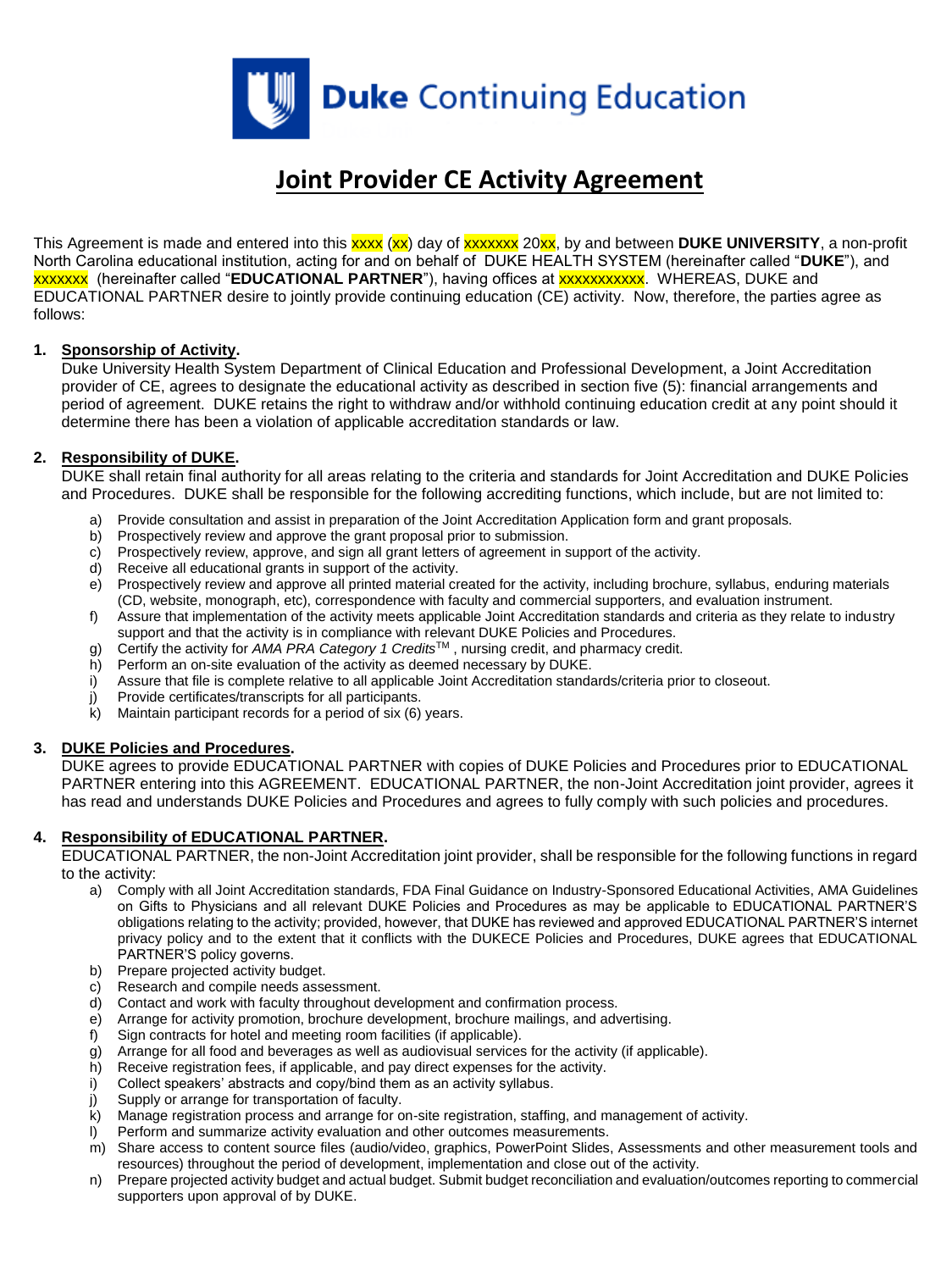- o) Perform other duties as required.
- p) Provide the following documentation within 60 days after completion of the activity:
	- 1) Documentation that commercial support disclosure has been made to participants.
		- 2) Complete electronic copy of registrant list depicting date of completion, full names, degrees, and email addresses
		- 3) Completed sign-in sheets
		- 4) Evaluation summaries and other outcomes measurement results.
		- 5) A complete budget report listing all actual income and expenses.
		- 6) Any other documentation that DUKE may reasonably request.

## **5. Financial Arrangements and Period of Agreement.**

This Agreement will cover the following activity sponsored by DUKE and organized by EDUCATIONAL PARTNER:

| <b>Name of CE Activity</b> | Primary<br>_ocation | <b>Dates</b> |
|----------------------------|---------------------|--------------|
|                            |                     |              |

EDUCATIONAL PARTNER retains the right to select alternate locations in the event the primary locations listed above become unavailable or unsuitable for the activity provided that reasonable advance notice of any site change is provided to DUKE.

Joint providership is contingent upon receipt of educational grant funds from **xxxxxxxxxxxxxxxxxxxxxxxx**) payable to Duke University.

#### **6. Activity Budget.**

EDUCATIONAL PARTNER shall prepare a projected or preliminary activity budget in a reasonable time frame prior to the activity date and shall deliver such projected Activity budget to DUKE. DUKE acknowledges that the preliminary activity budget is for budgetary and feasibility purposes only and is not an assurance of gain or loss to be realized by the activity.

EDUCATIONAL PARTNER shall prepare a final activity reconciliation detailing actual income and expenses within 60 days following the conclusion of the activity date and shall deliver such projected Activity budget to DUKE. After Activity completion or for cause at any point and in compliance with the terms of this Agreement, including preservation of the independence of the Activity, DUKE shall have the right to require EDUCATIONAL PARTNER to submit copies of all contracts, documents, correspondence, account and expense records, and any other documentation, which relate to the Activity.

# **7. Cancellation of Activity**

EDUCATIONAL PARTNER may, at its option, cancel the activity, provided it gives advanced notice to DUKE prior to the start date of the activity. In the case of such termination, DUKE will proceed in an orderly fashion to terminate any outstanding commitments and to stop the work as soon as practicable to do so.

DUKE may, at its option, immediately cancel the activity at any point should it be determined there has been a violation of applicable accreditation standards or law or Duke policies and procedures. In the case of such termination, both parties will proceed in an orderly fashion to terminate any outstanding commitments and to stop the work as soon as practicable to do so.

# **8. Indemnification and Insurance.**

EDUCATIONAL PARTNER agrees to indemnify, hold harmless and defend DUKE, its officers, employees, and agents against any and all claims, suits, losses, damages, costs, and fees, including attorneys' fees asserted by third parties, both government and non-government, to the extent resulting from or arising out of EDUCATIONAL PARTNER negligent act or omission in connection with this Agreement. EDUCATIONAL PARTNER shall maintain in force at its sole cost and expense, with reputable insurance companies, insurance of a type and in an amount reasonably sufficient to protect against liability hereunder. DUKE shall have the right to request the appropriate certificates of insurance from EDUCATIONAL PARTNER for the purpose of ascertaining the sufficiency of such coverage. DUKE agrees to indemnify, hold harmless and defend EDUCATIONAL PARTNER, its officers, employees, and agents against any and all claims, suits, losses, damages, costs, and fees, including attorneys' fees asserted by third parties, both government and non-government, to the extent resulting from or arising out of DUKE's negligent act or omission in connection with this Agreement.

# **9. Entire Agreement: Amendment.**

This Agreement constitutes the entire agreement between the parties pertaining to the subject matter contained herein and supersedes all prior and contemporaneous agreements, representations and understandings of the parties. There are no representations, warranties, agreements or understandings, express or implied, written or oral between the parties hereto relating to the subject matter of this Agreement, which are not fully expressed herein. No supplement, amendment or modification of this Agreement shall be binding unless executed in writing by both parties. No waiver of any of the provisions of this Agreement shall be deemed, or shall constitute, a waiver of any other provision, whether or not similar, nor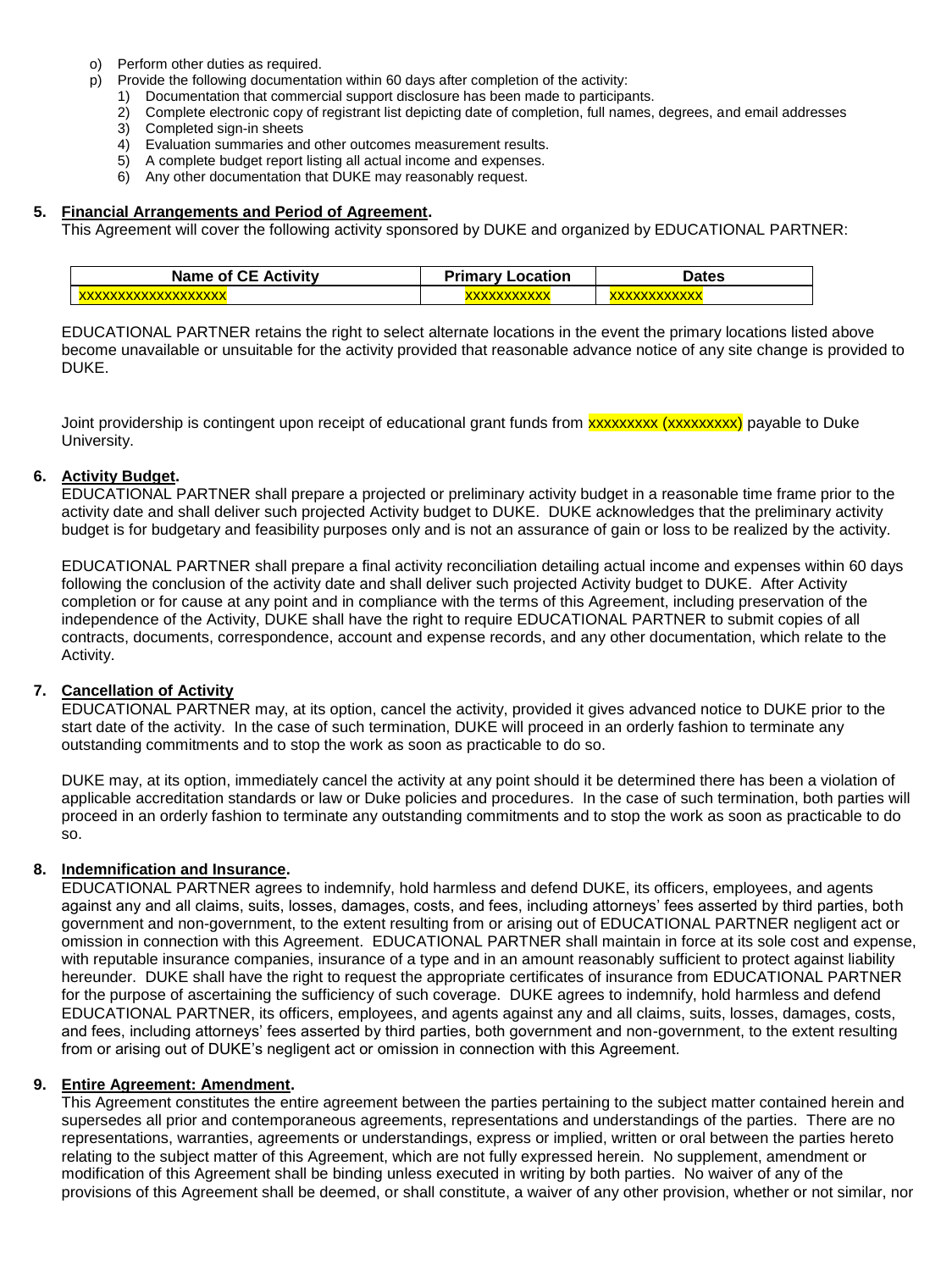shall any waiver constitute a continuing waiver. No waiver shall be binding unless executed in writing by the party making the waiver.

## **10. Subject Headings.**

The subject headings of the Paragraphs of this Agreement are included for purposes of convenience only, and shall not affect the construction or interpretation of any of the provisions of this Agreement.

## **11. Parties.**

Nothing in this Agreement, whether express or implied, is intended to confer any rights or remedies under or by reason of this Agreement on any person other than the parties to it and their respective successors and assigns, nor is anything in this Agreement intended to relieve or discharge the obligation of liability of any third persons to any party to this Agreement, nor shall any provision give any third person any right of subrogation or action over or against any party to this Agreement.

#### **12. Binding Agreement.**

This Agreement shall be binding on, and shall inure to the benefit of, the parties to it and their respective heirs, legal representatives, successors and assigns.

#### **13. Governing Law.**

This Agreement shall be governed by, construed and enforced in accordance with the laws of the State of North Carolina.

#### **14. Counterparts.**

This Agreement may be executed in one or more counterparts, each of which shall be deemed an original but all of which together shall constitute one and the same instrument.

#### **15. Resolution of Disputes.**

In accordance with the United States Arbitration Act, the parties agree that any dispute between them arising under this Agreement shall be resolved exclusively through binding arbitration conducted under the Commercial Arbitration Rules of the American Arbitration Association ("AAA Rules"). The arbitration shall take place at a location mutually agreed upon by the parties (or, in the absence of such mutual agreement, at a location determined in accordance with the AAA Rules) before a panel of three (3) arbitrators selected in accordance with the AAA Rules. The decision of the arbitrators shall be final and binding in all respects. The arbitrators shall have the authority to award fees and expenses associated with the arbitration process to the prevailing party as part of any award.

#### **16. Notices.**

All notices, requests, demands or other communications under this Agreement shall be in writing and shall be deemed to have been duly given on the date of service if served personally on the party to whom notice is to be given or on the second day after mailing if mailed to the party to whom notice is to be given, by first class mail, registered or certified, postage prepaid, and properly addressed as follows:

| TO DUKE: | <b>DUHS CEPD</b>                                            |
|----------|-------------------------------------------------------------|
|          | DUMC Box 2722                                               |
|          | 2424 Erwin Road, Hock Plaza I                               |
|          | Suite G 07, Room 136                                        |
|          | <b>Durham, NC 27705</b>                                     |
|          | Attention: Pamela Edwards, EdD, MSN, RN-BC, FABC, CNE, CENP |
|          |                                                             |

TO EDUCATIONAL PARTNER: XXXXXXXXXXX

Any party may change their address for purposes of this paragraph by giving the other party written notice of the new address in the manner set forth above.

#### **17. Use of Name**

Neither party will, without the prior written consent of the other party: (a) use in advertising, publicity or otherwise, the name of any employee or agent, any trade-name, trademark, trade device, service mark, symbol, or any abbreviation, contraction or simulation thereof owned by the other party, or (b) represent, either directly or indirectly, that any product or service of the other party is a product or service of the representing party or that it is made in accordance with or utilizes the information or documents of the other party.

#### **18. Protected Health Information**

The parties agree that this continuing medical education effort will not involve disclosure of Protected Health Information (PHI) (as that term is defined in the Health Insurance Portability and Accountability Act of 1996, as amended) by either party, and the parties agree that it is their intent to avoid any such disclosure. If either party finds it necessary to disclose PHI to the other party, or its personnel, then prior to making such disclosure the disclosing party shall notify the other party, and the